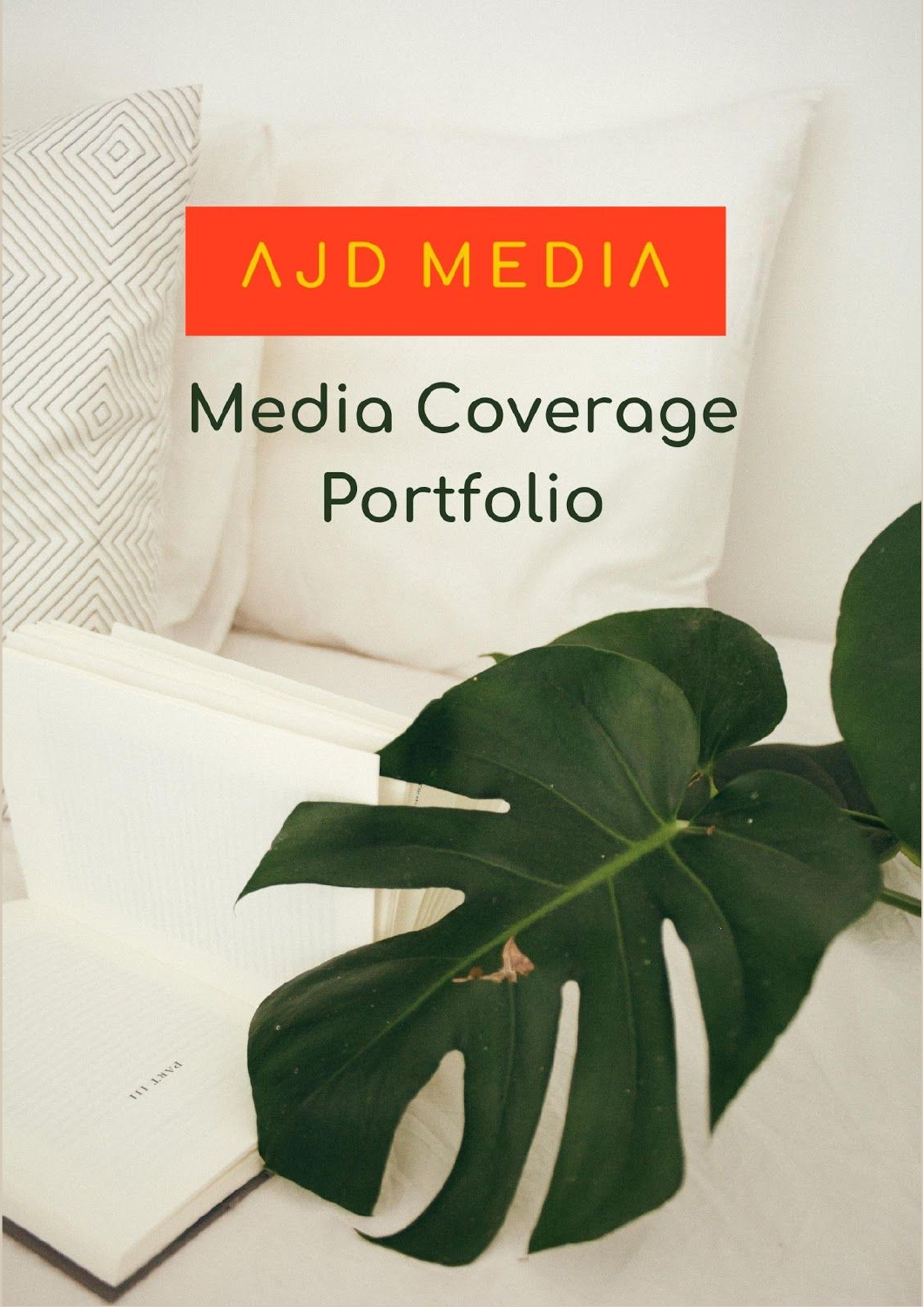## **Here's just the tip of the iceberg for the media coverage we secured for our valuable clients**

| <b>Media Outlet</b>           | Description                                                                                                                                                                                                                                                | Date             |
|-------------------------------|------------------------------------------------------------------------------------------------------------------------------------------------------------------------------------------------------------------------------------------------------------|------------------|
| <b>BBC</b>                    | We spread the word to<br>reassure UK patients<br>that the medical<br>cannabis sector had<br>adapted to COVID<br>restrictions, ensuring<br>access was eased to the<br>care they needed. We<br>did this through the<br>UK's largest<br>broadcasting network. | 29 April 2020    |
| <u> Channel 9 Today Extra</u> | Recent segment that we<br>secured for National<br>Pain Week with Dr Brad<br>McKay and featuring<br>our client's patient. This<br>segment won over 3000<br>views on Facebook<br>socials.                                                                    | 29 July 2020     |
| <b>Switzer TV</b>             | Our client is interviewed<br>by Peter Switzer about<br>investing in the<br>cannabis space and<br>gives expert insight into<br>the challenges and<br>opportunities for<br>cannabis in Australia.                                                            | 13 July 2020     |
| <b>AusBiz</b>                 | Our client is interviewed<br>about the Senate<br>Inquiry into patient<br>access in Australia.                                                                                                                                                              | 15 April 2020    |
| <u>Prime7 TV</u>              | Our client's Rural<br>Program is the subject<br>of a Prime7 feature on<br>bringing medicinal<br>cannabis access to<br>rural and remote<br>patients in Australia                                                                                            | 13 February 2020 |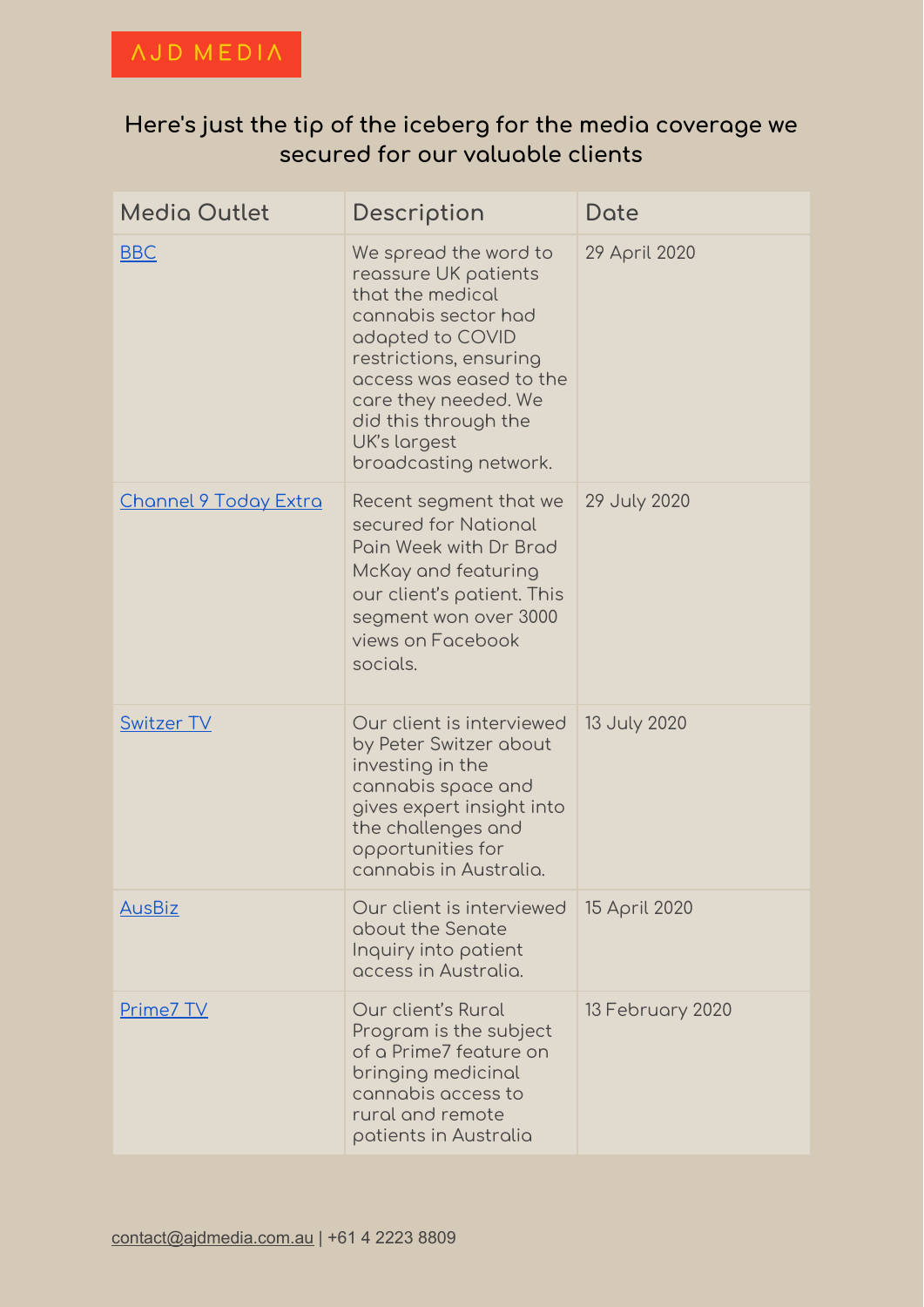| <b>House of Wellness</b>  | Big in-depth patient<br>feature, titled "How<br>medicinal cannabis<br>changed my life".                                                                                                                                                             | 19 October 2019   |
|---------------------------|-----------------------------------------------------------------------------------------------------------------------------------------------------------------------------------------------------------------------------------------------------|-------------------|
| <b>The Green Fund</b>     | We managed to grab an<br>exclusive mention for<br><b>Cymra Life Sciences</b><br>which was participating<br>in Applied Cannabis<br><b>Research's CACOS</b><br>study. This led to many<br>patient enquiries<br>regarding the study for<br>our client. | 28 July 2020      |
| Honghlee<br>Honghlee      | We secured a feature<br>for Cymra on genetic<br>engineering of<br>medicinal cannabis for<br>chronic pain, also<br>showcasing the pain<br>study, and also an<br>in-depth fireside chat<br>conversation with CEO<br>Joel Hardy.                       | 13 July 2020      |
| <b>ABC</b>                | DVA patient Eli Turner<br>shared his story waiting<br>months in agonising<br>pain before getting his<br>prescription. We scored<br>this in the prime of<br>circulating pushes to<br>improve DVA aid to<br>veterans.                                 | 8 May 2020        |
| <b>ABC</b>                | This features an<br>exclusive perspective<br>on a patient who insists<br>on driving while taking<br>medicinal cannabis,<br>sparking a debate<br>amongst industry<br>experts.                                                                        | 29 September 2019 |
| <u> 7 News Flashpoint</u> | Our client's patient is<br>featured in this Channel<br>7 segment about how<br>changing regulations in                                                                                                                                               | 12 November 2019  |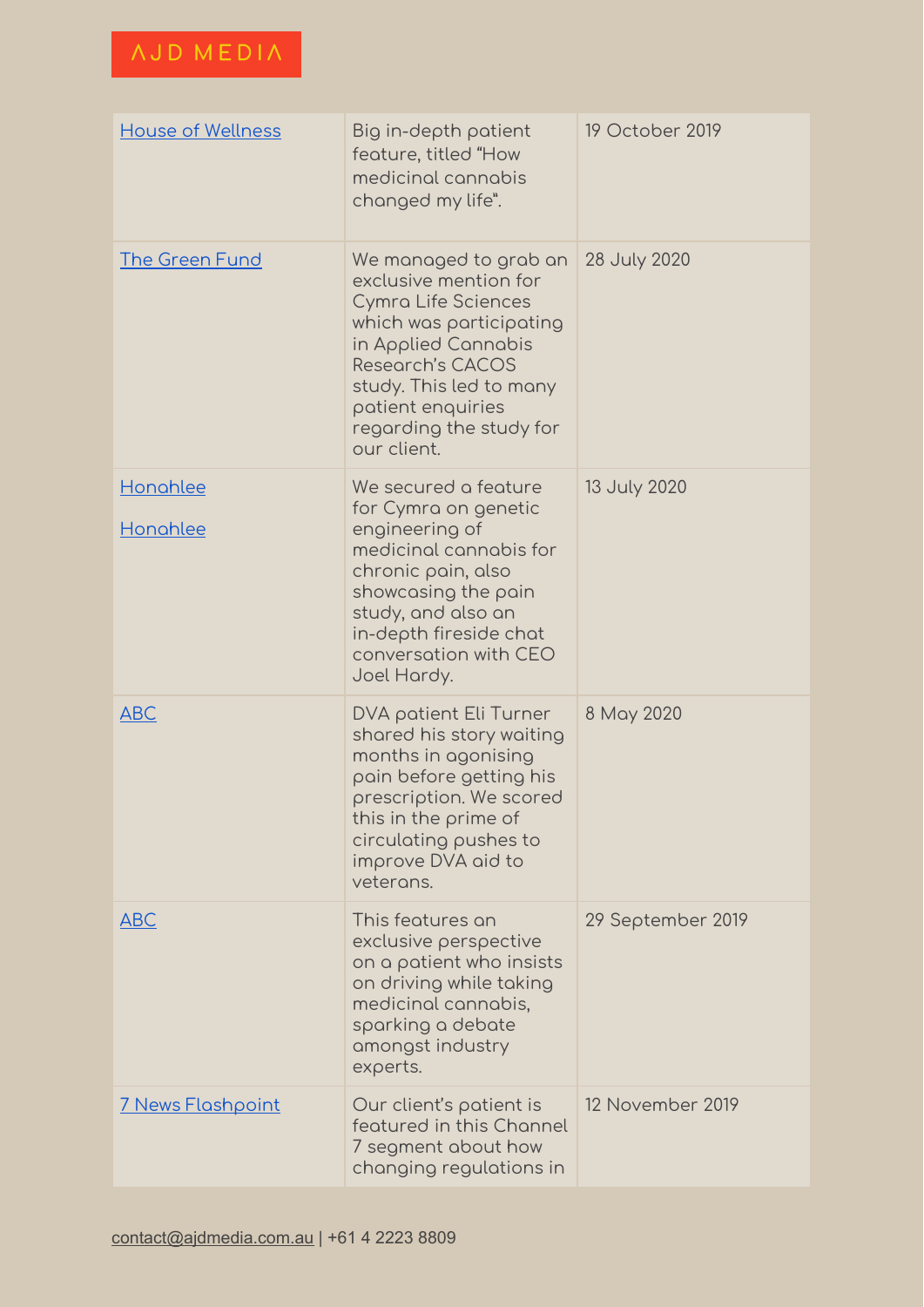|                        | WA could change lives.                                                                                                                                                                                                                                                                                                                                |                  |
|------------------------|-------------------------------------------------------------------------------------------------------------------------------------------------------------------------------------------------------------------------------------------------------------------------------------------------------------------------------------------------------|------------------|
| Prime 7 Wagga Wagga    | <b>CA Clinics Addiction</b><br>Specialist Dr Mark<br>Hardy gives a<br>professional<br>perspective of<br>Australians turning to<br>harmful self-medicating<br>methods as the<br>government offers a \$73<br>million 'mental-wellness'<br>package during the<br>COVID period.                                                                           | 24 April 2020    |
| <b>The Green Fund</b>  | An exclusive insight into<br>patient struggles of<br>accessing and<br>affording medicinal<br>cannabis. This is a<br>brand new one that we<br>are proud of: it was a<br>bonus to our Pain Week<br>segment with the Green<br>Fund and is unique in<br>giving an in-depth story<br>which we believe will<br>pull on the heartstrings<br>of many readers. | 13 August 2020   |
| <u>Body &amp; Soul</u> | Our client is quoted as<br>the authority on what's<br>happening with product<br>prices that patients<br>pay.                                                                                                                                                                                                                                          | 2 September 2019 |
| ABC                    | Article on PTSD trial for<br>Australian veterans<br>beginning, featuring CA<br><b>Clinics and BOD</b><br>Australia                                                                                                                                                                                                                                    | 12 June 2019     |
| <b>MJBizDaily</b>      | Our client's research is<br>showcased in an article<br>about medicinal<br>cannabis prescriptions                                                                                                                                                                                                                                                      | 10 February 2020 |
| Guardian               | Our client's experts<br>gave their professional<br>overviews on the<br>medical cannabis space                                                                                                                                                                                                                                                         | 11 August 2019   |